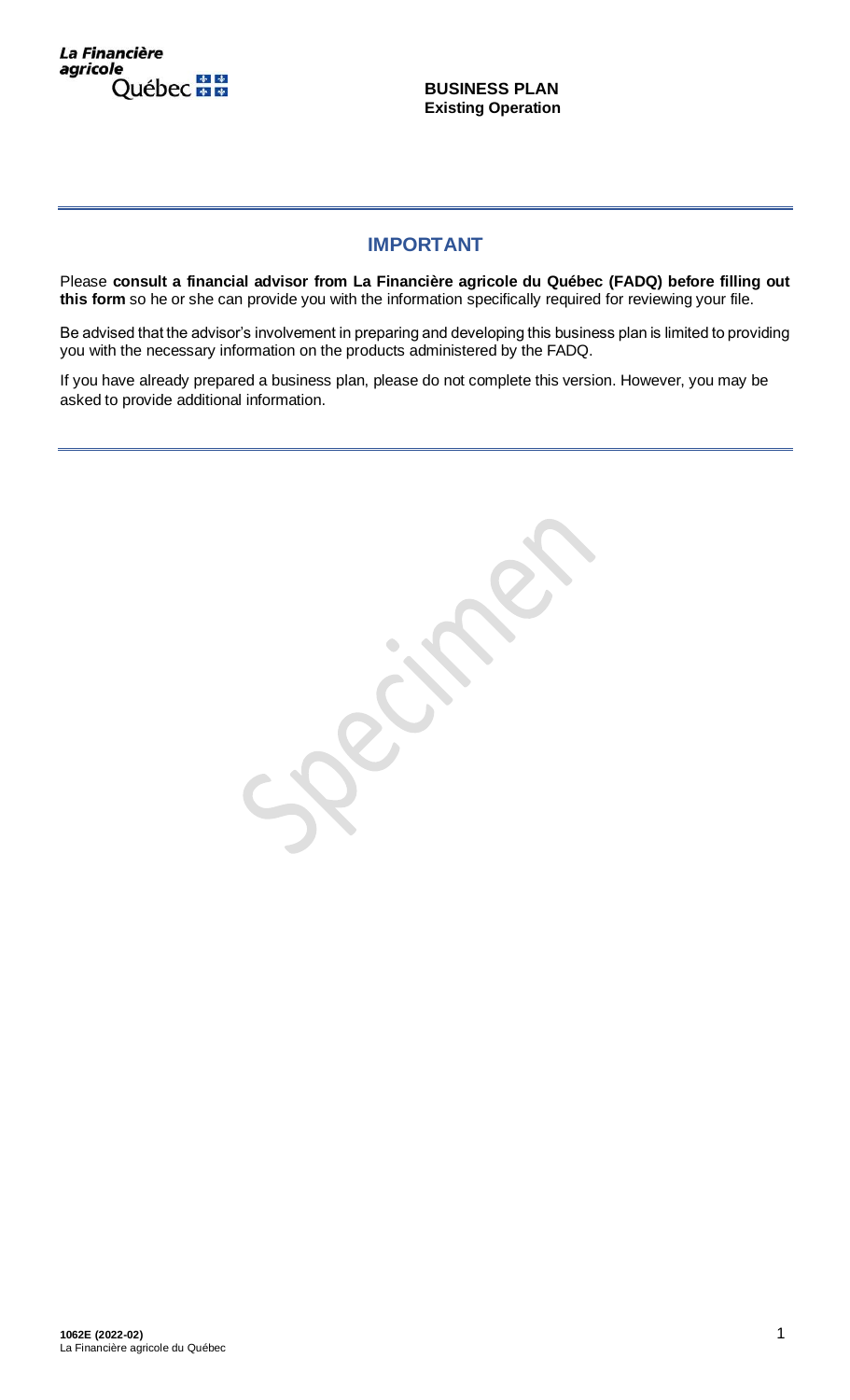

## **N o client**

## **1 – Client identification**

| Name or corporate name                                       | <b>Phone N°</b>    |
|--------------------------------------------------------------|--------------------|
| <b>Address</b> ( $N^{\circ}$ , street or rang, municipality) | <b>Postal code</b> |

# **2 – Target objectives**

Select the box that corresponds to your project's objective.

| Implanting a new production | $\Box$ Developing an existing production |
|-----------------------------|------------------------------------------|
| <b>Establishment</b>        | Other                                    |

# **3 – Description**

## **Current Situation**

## **A. Background**

• Enter the year in which your project was conceived and describe your business approach.

 $\bullet$ 

Briefly describe a few highlights related to your operation and mention the year in which the event occurred (ex.: start of operations, major investments, an individual's establishment, etc.).

Write your answer (max 6 lines)

## **B. Objectives**

• Broadly describe your operation's main objectives. (ex.: increase my herd to 200 ewes in the next three years). Write your answer (max 4 lines)

## **C. Productions and other activities**

- Describe your operation's activities:
	- o Animal productions (type, number of breeders, quota, efficiency measures (ex. : mortality rate);
	- o Crop productions (type, area cultivated, yield);
	- o Processing activities (type, % of the operation's products processed).
- Enter the other non-agricultural activities present at your operation.
- Enter the total area in farmland you own and indicate what surface has underground drainage.
- Enter any farmland areas you lease.
- Describe your buildings. (type, capacity, state of repair, etc.)

Write your answer (max 10 lines)

#### **D. Developer and management**

- Enter your legal structure. (ex.: partnership).
- Indicate the percentage of shares held by each member of the group and their role in the operation.
- Describe your involvement in your professional community and your network of contacts.
- Enter whether you hold a job outside your agricultural operation.

Write your answer (max 8 lines)

#### **E. Your strengths and management challenges**

- Explain in several lines how your experience and your education contribute to the success of your project.
- Enter one or two of your operation's strengths that foster the project's success.
- Present two of your main management challenges and what steps you plan to take to meet those challenges. Write your answer (max 14 lines)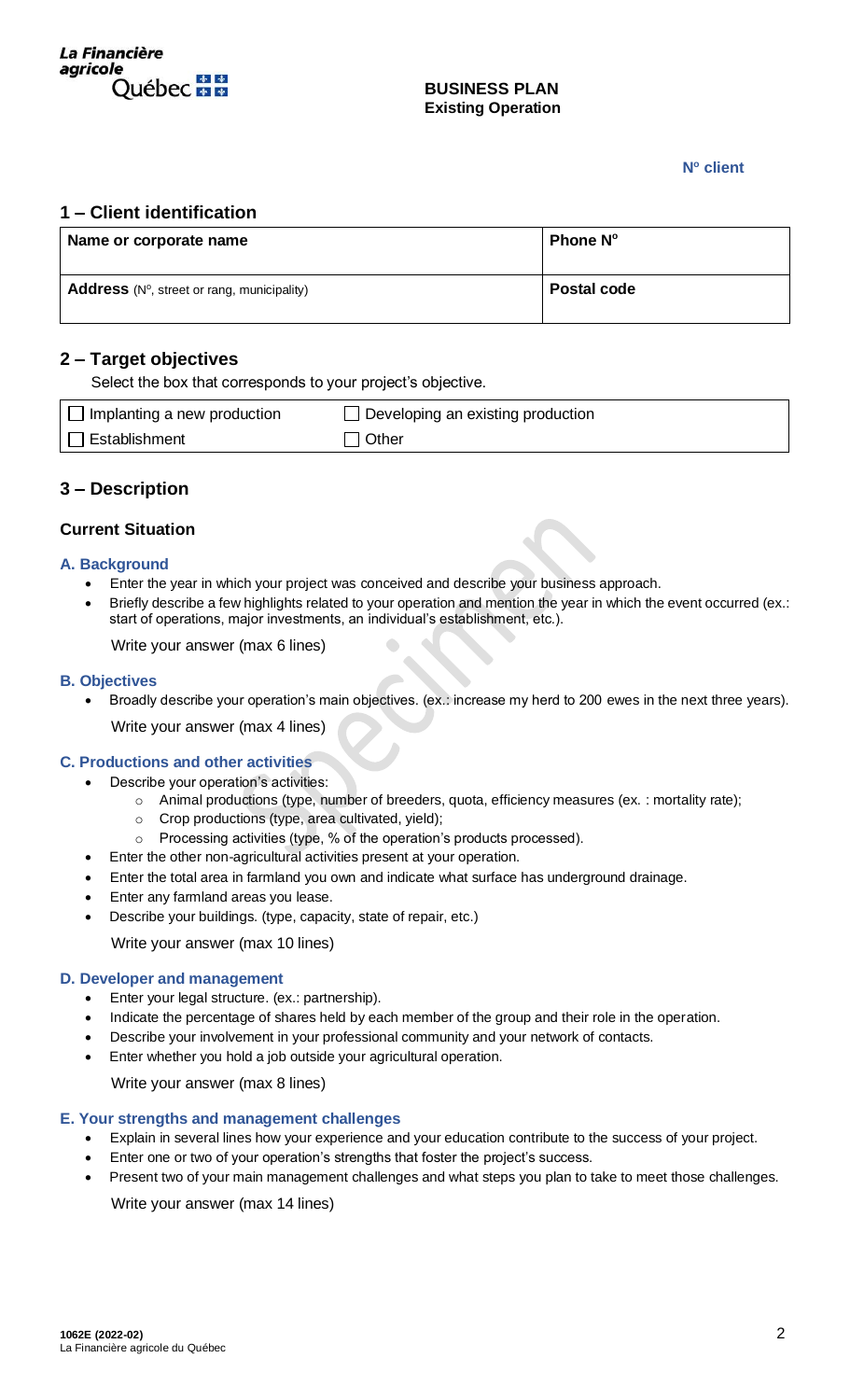## **F. Management tools and advisory services**

- Describe the management tools and advisory services you use.
- Describe the mentoring services, if any, you plan to use.

Write your answer (max 3 lines)

#### **G. Other**

• Enter any other elements related to your current situation that you consider important.

Write your answer (max 3 lines)

## **Project**

## **A. Project, objectives and motivation**

- Broadly describe your project.
- Briefly describe the main objectives related to your project and your motivation.
- Enter the non-agricultural activities planned in your project.
- Enter the main impacts your project will have on your operation (ex.: modified legal structure, additional labour, increase in productivity, reduction in the areas leased, etc.)
- Say why the project will succeed. (project justification).

Write your answer (max 20 lines)

#### **B. Challenges**

• Describe one or two challenges you must meet and your action plan in the event the difficulty persists (Plan B).

Write your answer (max 10 lines)

#### **C. Marketing**

- Describe your marketing strategies.
	- Enter more details if the operation must market any of its products on its own (in whole or in part) :
		- o Marketing strategy: promotion, publicity, public relations, distribution, transportation, etc.;
		- o Target clientele and target markets;
		- o Product characteristics: labelling, price, etc.;
		- o Strengths and points to improve concerning the product and services offered in relation to the competition;
		- o Quantity sold per year;
		- o Volumes sold wholesale, semi-wholesale and retail (market share);
		- o Marketing agreements: written, verbal or none;
		- o Custom contracts: wages or not based on efficiency;
		- o Other.

Write your answer (max 15 lines)

#### **D. Licenses needed (if any)**

• Enter the licenses you have and those you need to undertake your project, mentioning, if need be, the approximate delays to obtain them.

Write your answer (max 5 lines)

#### **E. Environmental constraints**

- If your project entails any environmental constraints, use several lines to describe them and mention what actions have been taken to remedy them.
- Enter whether your new project requires you to have a phosphorus report, a "Project Notice" or an "Authorization Certificate" and send us a copy of those obtained.

Write your answer (max 6 lines)

#### **F. Other**

• Enter any relevant information, related to your project, not already mentioned.

Write your answer (max 5 lines)

#### **Main Implementation Steps (Implementation Schedule)**

• Enter the main steps in your project and the dates (months and year) scheduled for their implementation.

Write your answer (max 12 lines)

| <b>Production to implant</b>                                |           |                                                 |
|-------------------------------------------------------------|-----------|-------------------------------------------------|
| <b>Dimension</b> ( $N^{\circ}$ ha and/or $N^{\circ}$ heads) |           | Delay in which you will reach these objectives: |
| current                                                     | projected | vears                                           |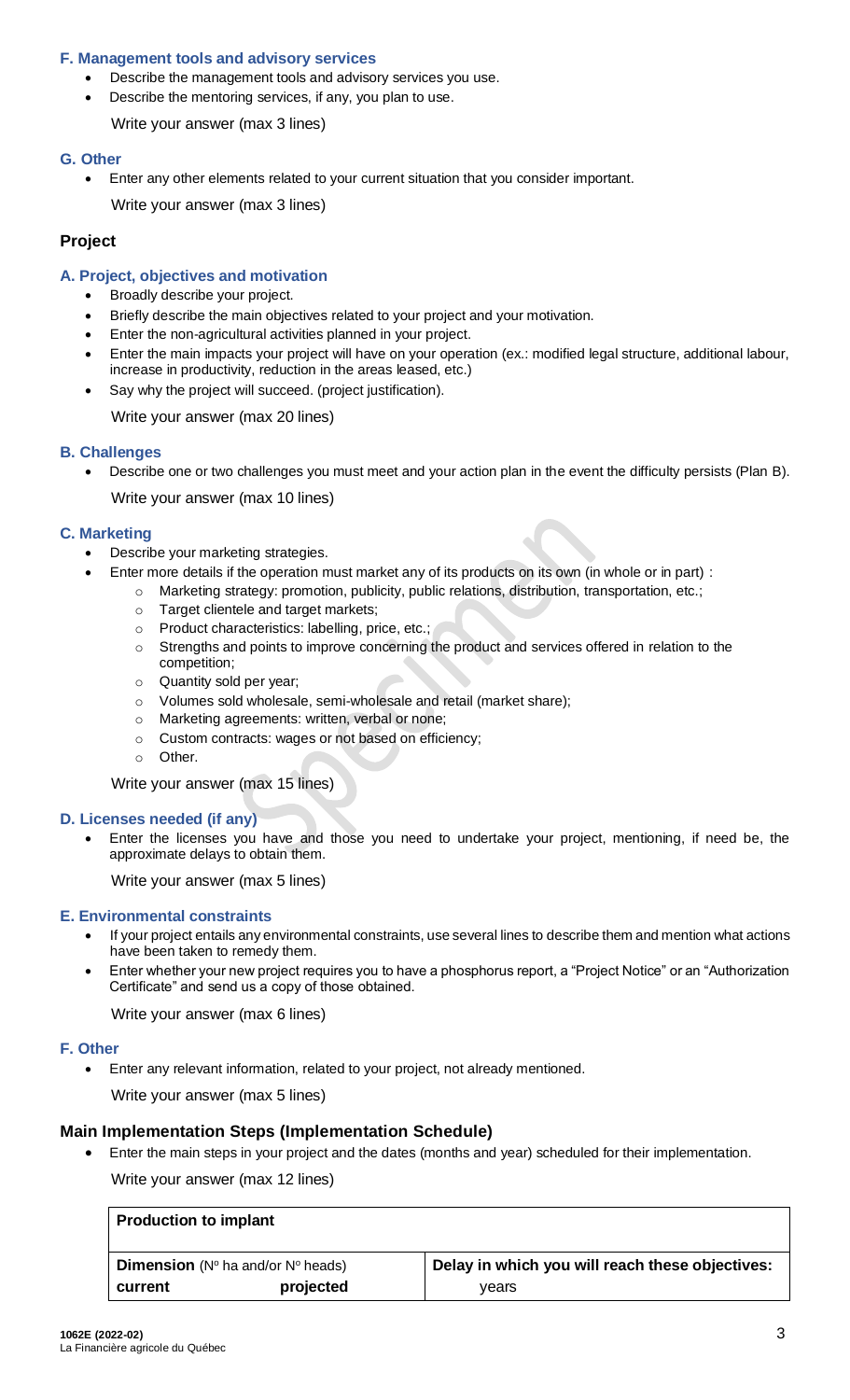# **4 – Revenues and Expenses**

Forecast of revenues and expenses

• This is merely a model you can use. You can attach any document containing this type of information that you have produced yourself.

Make your projections from the perspective that your operation has reached the target production level.

## **Forecast of Revenues and Expenses (Business in Operation)**

#### **Year of forecast**

#### **Revenues**

|                        | Prod.       |                  | Quantity produced | Unit price | Sale         |  |  |
|------------------------|-------------|------------------|-------------------|------------|--------------|--|--|
| <b>Crops</b>           | units       | kept<br>(Tonnes) | sold<br>(Tonnes)  | (S/T)      | $($ \$)      |  |  |
|                        | (Ha)        |                  |                   |            |              |  |  |
|                        |             |                  |                   |            |              |  |  |
|                        |             |                  |                   |            |              |  |  |
|                        |             |                  |                   |            |              |  |  |
|                        |             |                  |                   |            |              |  |  |
|                        |             |                  |                   |            |              |  |  |
|                        |             |                  |                   |            |              |  |  |
|                        |             |                  |                   |            |              |  |  |
|                        |             |                  |                   |            |              |  |  |
|                        |             |                  |                   |            |              |  |  |
|                        |             |                  |                   |            |              |  |  |
|                        |             |                  |                   |            |              |  |  |
| <b>Total section A</b> | $\mathbf 0$ |                  |                   |            | $\mathbf{0}$ |  |  |
|                        |             |                  |                   |            |              |  |  |

| <b>Animals</b> |      | Number of heads | Unit price<br>(\$/head) | <b>Sale</b> |
|----------------|------|-----------------|-------------------------|-------------|
|                | kept | sold            |                         | $($ \$)     |
|                |      |                 |                         |             |
|                |      |                 |                         |             |
|                |      |                 |                         |             |
|                |      |                 |                         |             |
|                |      |                 |                         |             |
|                |      |                 |                         |             |
|                |      |                 |                         |             |
|                |      |                 |                         |             |
|                |      |                 |                         |             |
|                |      |                 | <b>Total section B</b>  | $\bf{0}$    |

| <b>Animal products</b> |      | Quantity produced | Unit                   | <b>Sale</b><br>$($ \$) |
|------------------------|------|-------------------|------------------------|------------------------|
|                        | kept | sold              | price<br>(\$/unité)    |                        |
|                        |      |                   |                        |                        |
|                        |      |                   |                        |                        |
|                        |      |                   |                        |                        |
|                        |      |                   |                        |                        |
|                        |      |                   |                        |                        |
|                        |      |                   | <b>Total section C</b> | $\bf{0}$               |

| <b>Miscellaneous revenues (description)</b> | Amount<br>$($ \$) |
|---------------------------------------------|-------------------|
|                                             |                   |
|                                             |                   |
|                                             |                   |
|                                             |                   |
|                                             |                   |
|                                             |                   |
|                                             |                   |
| <b>Total section D</b>                      | n                 |

| Total agricultural revenues (A+B+C+D) |  |
|---------------------------------------|--|
| Outside revenues (non-agricultural)   |  |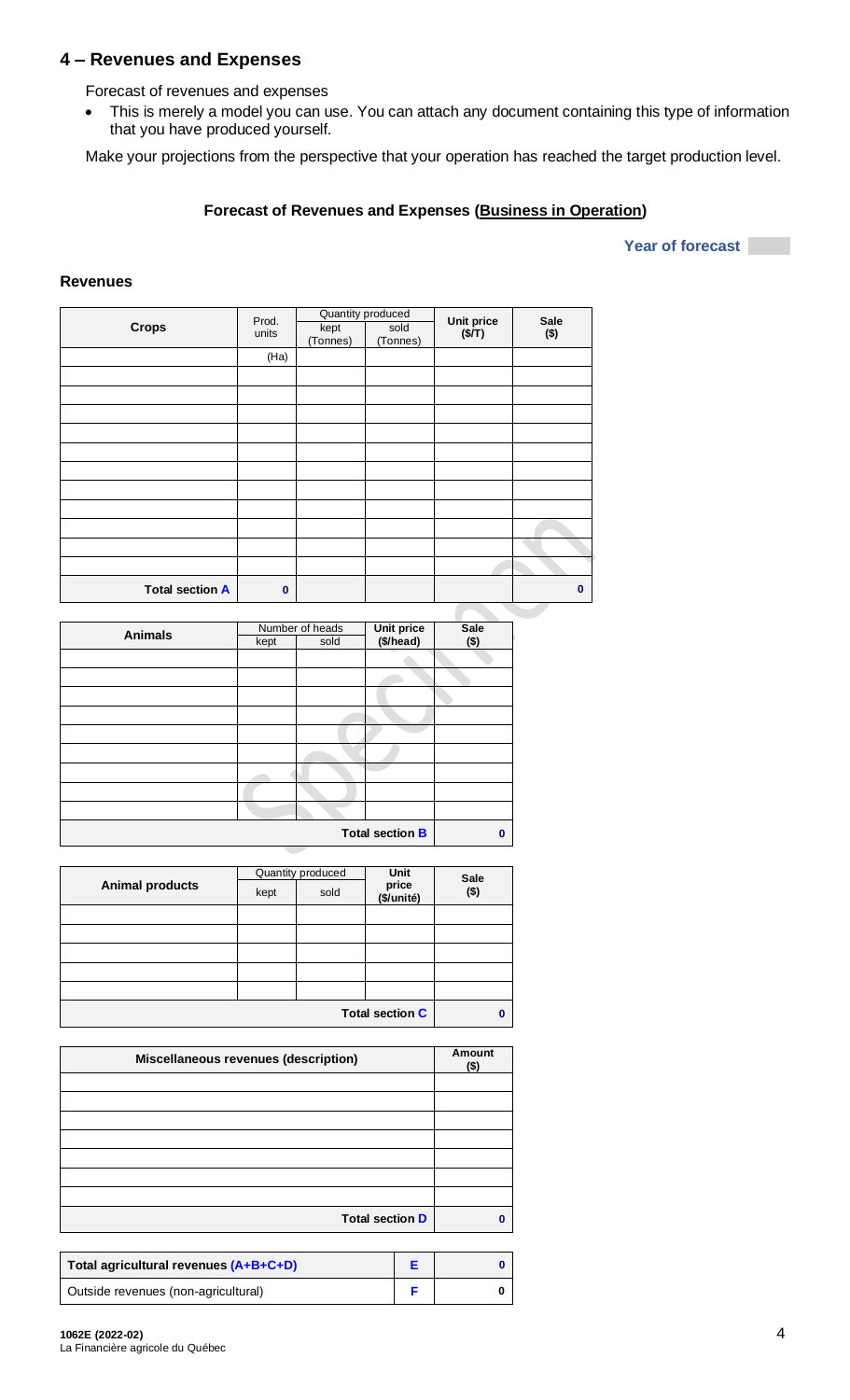## **Expenses**

| Purchase of crops, plants or animals for resale<br>Seeds, plants<br>Pesticides, fertilizers, conditioners, analyses<br>Twine, containers, other crop supplies<br>Cooling, drying, grading, packing<br>Purchase of animals<br>Feed<br>Veterinary, medicines, vaccinations, insemination<br>Controls, registrations, bedding, disinfectant<br>Hormones, implants<br><b>Blacksmith fees</b><br>Other animal supplies<br>Woods, sugar bush<br>Automobile and truck (Farm)<br>Fuels, lubricants, hardware<br>Electricity, heating and telephone (Farm)<br>Custom work and machinery rental<br>Registration of rolling stock<br>Maintenance and repair machinery and equip.<br>Maintenance and repair - Building<br>Maintenance - Land<br>Transportation, marketing, joint plan, publicity<br>Labour and employer's contribution<br><b>ASRA</b> contribution<br><b>ASREC and AgriStability contribution</b><br>Membership fees (UPA, etc.)<br>Net property taxes<br>Land rental<br>Fire and liability insurance<br>Life and other insurance<br>Office supplies and paper<br>Telecommunications<br>Training<br>Professional fees, associations, accounting,<br>licenses<br>Interest on short-term debt (under one year)<br>Other<br>Total cost of operations:<br>G<br>$\mathbf 0$<br>(in % of agricultural income) $((G \times 100) / E)$<br>Operators' wages<br>н<br>Interest paid on long-term debts (over one year)<br>п<br>Amortizations<br>J<br>Agricultural net income (losses) (E - (G+H+I+J))<br>K<br>0<br>% agricultural net income ((K x 100) / E)<br>Reimbursement of capital<br>L | <b>Description and comments</b>      |   | Cost<br>(\$) |  |
|----------------------------------------------------------------------------------------------------------------------------------------------------------------------------------------------------------------------------------------------------------------------------------------------------------------------------------------------------------------------------------------------------------------------------------------------------------------------------------------------------------------------------------------------------------------------------------------------------------------------------------------------------------------------------------------------------------------------------------------------------------------------------------------------------------------------------------------------------------------------------------------------------------------------------------------------------------------------------------------------------------------------------------------------------------------------------------------------------------------------------------------------------------------------------------------------------------------------------------------------------------------------------------------------------------------------------------------------------------------------------------------------------------------------------------------------------------------------------------------------------------------------------------------------------------------------------------------|--------------------------------------|---|--------------|--|
|                                                                                                                                                                                                                                                                                                                                                                                                                                                                                                                                                                                                                                                                                                                                                                                                                                                                                                                                                                                                                                                                                                                                                                                                                                                                                                                                                                                                                                                                                                                                                                                        |                                      |   |              |  |
|                                                                                                                                                                                                                                                                                                                                                                                                                                                                                                                                                                                                                                                                                                                                                                                                                                                                                                                                                                                                                                                                                                                                                                                                                                                                                                                                                                                                                                                                                                                                                                                        |                                      |   |              |  |
|                                                                                                                                                                                                                                                                                                                                                                                                                                                                                                                                                                                                                                                                                                                                                                                                                                                                                                                                                                                                                                                                                                                                                                                                                                                                                                                                                                                                                                                                                                                                                                                        |                                      |   |              |  |
|                                                                                                                                                                                                                                                                                                                                                                                                                                                                                                                                                                                                                                                                                                                                                                                                                                                                                                                                                                                                                                                                                                                                                                                                                                                                                                                                                                                                                                                                                                                                                                                        |                                      |   |              |  |
|                                                                                                                                                                                                                                                                                                                                                                                                                                                                                                                                                                                                                                                                                                                                                                                                                                                                                                                                                                                                                                                                                                                                                                                                                                                                                                                                                                                                                                                                                                                                                                                        |                                      |   |              |  |
|                                                                                                                                                                                                                                                                                                                                                                                                                                                                                                                                                                                                                                                                                                                                                                                                                                                                                                                                                                                                                                                                                                                                                                                                                                                                                                                                                                                                                                                                                                                                                                                        |                                      |   |              |  |
|                                                                                                                                                                                                                                                                                                                                                                                                                                                                                                                                                                                                                                                                                                                                                                                                                                                                                                                                                                                                                                                                                                                                                                                                                                                                                                                                                                                                                                                                                                                                                                                        |                                      |   |              |  |
|                                                                                                                                                                                                                                                                                                                                                                                                                                                                                                                                                                                                                                                                                                                                                                                                                                                                                                                                                                                                                                                                                                                                                                                                                                                                                                                                                                                                                                                                                                                                                                                        |                                      |   |              |  |
|                                                                                                                                                                                                                                                                                                                                                                                                                                                                                                                                                                                                                                                                                                                                                                                                                                                                                                                                                                                                                                                                                                                                                                                                                                                                                                                                                                                                                                                                                                                                                                                        |                                      |   |              |  |
|                                                                                                                                                                                                                                                                                                                                                                                                                                                                                                                                                                                                                                                                                                                                                                                                                                                                                                                                                                                                                                                                                                                                                                                                                                                                                                                                                                                                                                                                                                                                                                                        |                                      |   |              |  |
|                                                                                                                                                                                                                                                                                                                                                                                                                                                                                                                                                                                                                                                                                                                                                                                                                                                                                                                                                                                                                                                                                                                                                                                                                                                                                                                                                                                                                                                                                                                                                                                        |                                      |   |              |  |
|                                                                                                                                                                                                                                                                                                                                                                                                                                                                                                                                                                                                                                                                                                                                                                                                                                                                                                                                                                                                                                                                                                                                                                                                                                                                                                                                                                                                                                                                                                                                                                                        |                                      |   |              |  |
|                                                                                                                                                                                                                                                                                                                                                                                                                                                                                                                                                                                                                                                                                                                                                                                                                                                                                                                                                                                                                                                                                                                                                                                                                                                                                                                                                                                                                                                                                                                                                                                        |                                      |   |              |  |
|                                                                                                                                                                                                                                                                                                                                                                                                                                                                                                                                                                                                                                                                                                                                                                                                                                                                                                                                                                                                                                                                                                                                                                                                                                                                                                                                                                                                                                                                                                                                                                                        |                                      |   |              |  |
|                                                                                                                                                                                                                                                                                                                                                                                                                                                                                                                                                                                                                                                                                                                                                                                                                                                                                                                                                                                                                                                                                                                                                                                                                                                                                                                                                                                                                                                                                                                                                                                        |                                      |   |              |  |
|                                                                                                                                                                                                                                                                                                                                                                                                                                                                                                                                                                                                                                                                                                                                                                                                                                                                                                                                                                                                                                                                                                                                                                                                                                                                                                                                                                                                                                                                                                                                                                                        |                                      |   |              |  |
|                                                                                                                                                                                                                                                                                                                                                                                                                                                                                                                                                                                                                                                                                                                                                                                                                                                                                                                                                                                                                                                                                                                                                                                                                                                                                                                                                                                                                                                                                                                                                                                        |                                      |   |              |  |
|                                                                                                                                                                                                                                                                                                                                                                                                                                                                                                                                                                                                                                                                                                                                                                                                                                                                                                                                                                                                                                                                                                                                                                                                                                                                                                                                                                                                                                                                                                                                                                                        |                                      |   |              |  |
|                                                                                                                                                                                                                                                                                                                                                                                                                                                                                                                                                                                                                                                                                                                                                                                                                                                                                                                                                                                                                                                                                                                                                                                                                                                                                                                                                                                                                                                                                                                                                                                        |                                      |   |              |  |
|                                                                                                                                                                                                                                                                                                                                                                                                                                                                                                                                                                                                                                                                                                                                                                                                                                                                                                                                                                                                                                                                                                                                                                                                                                                                                                                                                                                                                                                                                                                                                                                        |                                      |   |              |  |
|                                                                                                                                                                                                                                                                                                                                                                                                                                                                                                                                                                                                                                                                                                                                                                                                                                                                                                                                                                                                                                                                                                                                                                                                                                                                                                                                                                                                                                                                                                                                                                                        |                                      |   |              |  |
|                                                                                                                                                                                                                                                                                                                                                                                                                                                                                                                                                                                                                                                                                                                                                                                                                                                                                                                                                                                                                                                                                                                                                                                                                                                                                                                                                                                                                                                                                                                                                                                        |                                      |   |              |  |
|                                                                                                                                                                                                                                                                                                                                                                                                                                                                                                                                                                                                                                                                                                                                                                                                                                                                                                                                                                                                                                                                                                                                                                                                                                                                                                                                                                                                                                                                                                                                                                                        |                                      |   |              |  |
|                                                                                                                                                                                                                                                                                                                                                                                                                                                                                                                                                                                                                                                                                                                                                                                                                                                                                                                                                                                                                                                                                                                                                                                                                                                                                                                                                                                                                                                                                                                                                                                        |                                      |   |              |  |
|                                                                                                                                                                                                                                                                                                                                                                                                                                                                                                                                                                                                                                                                                                                                                                                                                                                                                                                                                                                                                                                                                                                                                                                                                                                                                                                                                                                                                                                                                                                                                                                        |                                      |   |              |  |
|                                                                                                                                                                                                                                                                                                                                                                                                                                                                                                                                                                                                                                                                                                                                                                                                                                                                                                                                                                                                                                                                                                                                                                                                                                                                                                                                                                                                                                                                                                                                                                                        |                                      |   |              |  |
|                                                                                                                                                                                                                                                                                                                                                                                                                                                                                                                                                                                                                                                                                                                                                                                                                                                                                                                                                                                                                                                                                                                                                                                                                                                                                                                                                                                                                                                                                                                                                                                        |                                      |   |              |  |
|                                                                                                                                                                                                                                                                                                                                                                                                                                                                                                                                                                                                                                                                                                                                                                                                                                                                                                                                                                                                                                                                                                                                                                                                                                                                                                                                                                                                                                                                                                                                                                                        |                                      |   |              |  |
|                                                                                                                                                                                                                                                                                                                                                                                                                                                                                                                                                                                                                                                                                                                                                                                                                                                                                                                                                                                                                                                                                                                                                                                                                                                                                                                                                                                                                                                                                                                                                                                        |                                      |   |              |  |
|                                                                                                                                                                                                                                                                                                                                                                                                                                                                                                                                                                                                                                                                                                                                                                                                                                                                                                                                                                                                                                                                                                                                                                                                                                                                                                                                                                                                                                                                                                                                                                                        |                                      |   |              |  |
|                                                                                                                                                                                                                                                                                                                                                                                                                                                                                                                                                                                                                                                                                                                                                                                                                                                                                                                                                                                                                                                                                                                                                                                                                                                                                                                                                                                                                                                                                                                                                                                        |                                      |   |              |  |
|                                                                                                                                                                                                                                                                                                                                                                                                                                                                                                                                                                                                                                                                                                                                                                                                                                                                                                                                                                                                                                                                                                                                                                                                                                                                                                                                                                                                                                                                                                                                                                                        |                                      |   |              |  |
|                                                                                                                                                                                                                                                                                                                                                                                                                                                                                                                                                                                                                                                                                                                                                                                                                                                                                                                                                                                                                                                                                                                                                                                                                                                                                                                                                                                                                                                                                                                                                                                        |                                      |   |              |  |
|                                                                                                                                                                                                                                                                                                                                                                                                                                                                                                                                                                                                                                                                                                                                                                                                                                                                                                                                                                                                                                                                                                                                                                                                                                                                                                                                                                                                                                                                                                                                                                                        |                                      |   |              |  |
|                                                                                                                                                                                                                                                                                                                                                                                                                                                                                                                                                                                                                                                                                                                                                                                                                                                                                                                                                                                                                                                                                                                                                                                                                                                                                                                                                                                                                                                                                                                                                                                        |                                      |   |              |  |
|                                                                                                                                                                                                                                                                                                                                                                                                                                                                                                                                                                                                                                                                                                                                                                                                                                                                                                                                                                                                                                                                                                                                                                                                                                                                                                                                                                                                                                                                                                                                                                                        |                                      |   |              |  |
|                                                                                                                                                                                                                                                                                                                                                                                                                                                                                                                                                                                                                                                                                                                                                                                                                                                                                                                                                                                                                                                                                                                                                                                                                                                                                                                                                                                                                                                                                                                                                                                        |                                      |   |              |  |
|                                                                                                                                                                                                                                                                                                                                                                                                                                                                                                                                                                                                                                                                                                                                                                                                                                                                                                                                                                                                                                                                                                                                                                                                                                                                                                                                                                                                                                                                                                                                                                                        |                                      |   |              |  |
|                                                                                                                                                                                                                                                                                                                                                                                                                                                                                                                                                                                                                                                                                                                                                                                                                                                                                                                                                                                                                                                                                                                                                                                                                                                                                                                                                                                                                                                                                                                                                                                        |                                      |   |              |  |
|                                                                                                                                                                                                                                                                                                                                                                                                                                                                                                                                                                                                                                                                                                                                                                                                                                                                                                                                                                                                                                                                                                                                                                                                                                                                                                                                                                                                                                                                                                                                                                                        |                                      |   |              |  |
|                                                                                                                                                                                                                                                                                                                                                                                                                                                                                                                                                                                                                                                                                                                                                                                                                                                                                                                                                                                                                                                                                                                                                                                                                                                                                                                                                                                                                                                                                                                                                                                        |                                      |   |              |  |
|                                                                                                                                                                                                                                                                                                                                                                                                                                                                                                                                                                                                                                                                                                                                                                                                                                                                                                                                                                                                                                                                                                                                                                                                                                                                                                                                                                                                                                                                                                                                                                                        |                                      |   |              |  |
|                                                                                                                                                                                                                                                                                                                                                                                                                                                                                                                                                                                                                                                                                                                                                                                                                                                                                                                                                                                                                                                                                                                                                                                                                                                                                                                                                                                                                                                                                                                                                                                        |                                      |   |              |  |
|                                                                                                                                                                                                                                                                                                                                                                                                                                                                                                                                                                                                                                                                                                                                                                                                                                                                                                                                                                                                                                                                                                                                                                                                                                                                                                                                                                                                                                                                                                                                                                                        |                                      |   |              |  |
|                                                                                                                                                                                                                                                                                                                                                                                                                                                                                                                                                                                                                                                                                                                                                                                                                                                                                                                                                                                                                                                                                                                                                                                                                                                                                                                                                                                                                                                                                                                                                                                        | Monetary surplus ((E+F) - (G+H+I+L)) | M | 0            |  |
| % of monetary surplus ((M x 100) / (E+F))                                                                                                                                                                                                                                                                                                                                                                                                                                                                                                                                                                                                                                                                                                                                                                                                                                                                                                                                                                                                                                                                                                                                                                                                                                                                                                                                                                                                                                                                                                                                              |                                      |   |              |  |

**1062E (2022-02)** 5

La Financière agricole du Québec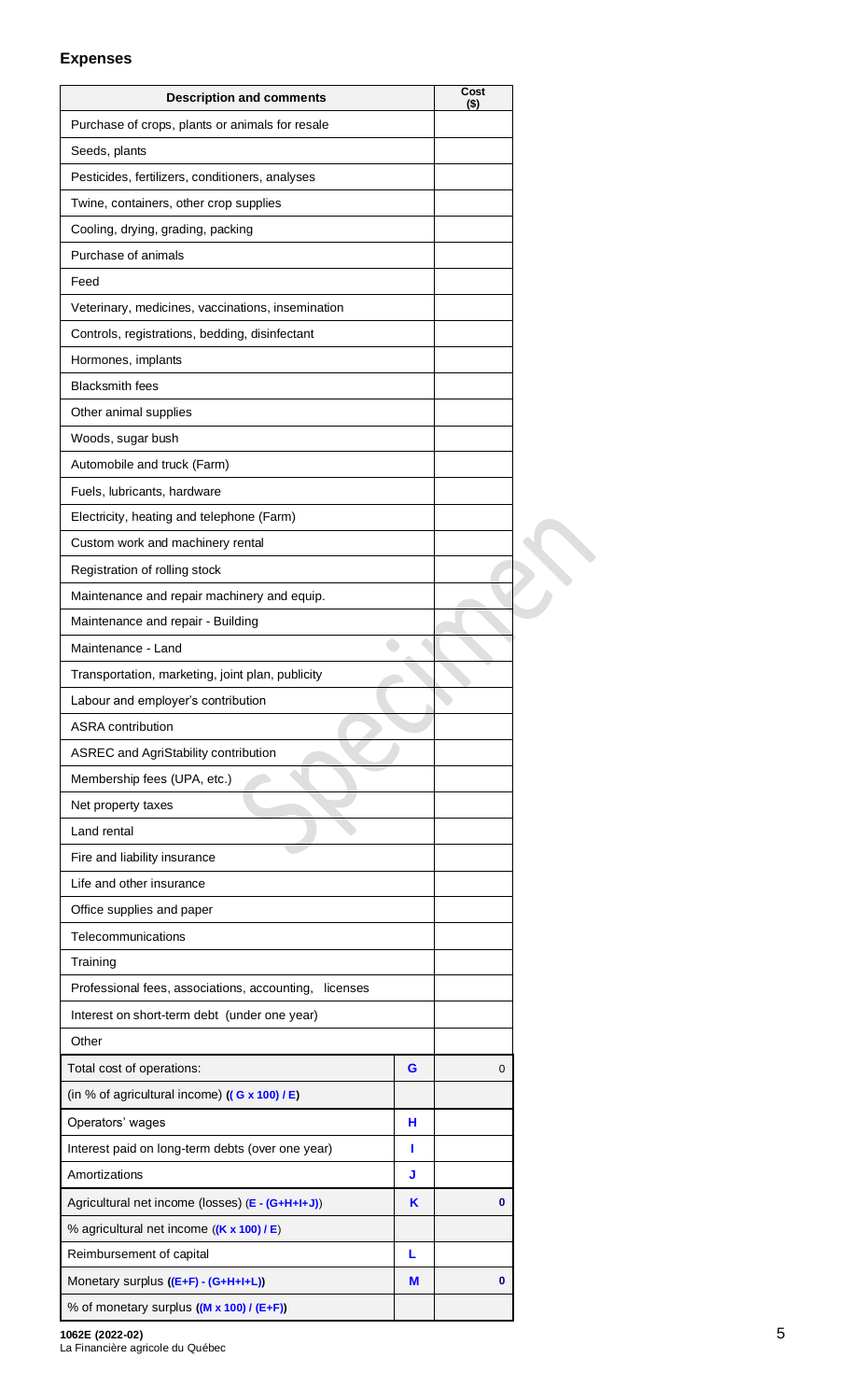# **5 – Statement**

This is merely a model you can use. You can attach any document containing this type of information that you have produced yourself.

|                                           | Date: $\frac{1}{2}$ |
|-------------------------------------------|---------------------|
| <b>ASSETS</b>                             | Current (\$)        |
| Short-term assets                         |                     |
| Cash                                      |                     |
| Accounts receivable                       |                     |
| Compensation to be received               |                     |
| Animals intended for market               |                     |
| Crops to sell                             |                     |
| Crops to be kept                          |                     |
| Supplies                                  |                     |
| Advances on crops                         |                     |
| Other                                     |                     |
| Total short-term assets:                  | $\mathbf 0$         |
| Long-term assets (imm. assets)            |                     |
| <b>Breeding herd</b>                      |                     |
| Machinery and equipment                   |                     |
| Farmland and buildings                    |                     |
| Other immovable assets                    |                     |
| Other assets (stocks, partnership shares) |                     |
| Production quotas                         |                     |
| Other                                     |                     |
| Total long-term assets:                   | 0                   |
|                                           |                     |
| <b>TOTAL ASSETS:</b>                      | $\mathbf 0$         |
|                                           |                     |
| <b>LIABILITIES</b>                        | Current (\$)        |
| Short term debts                          |                     |
| FADQ credit line                          |                     |
| APP*                                      |                     |
| Credit margin                             |                     |
| Accounts payable                          |                     |
| Interest incurred                         |                     |
| Reimbursement of capital                  |                     |
| Other                                     |                     |
| Total short-term debts:                   | 0                   |
| Long-term debts                           |                     |
| Guaranteed loans                          |                     |
| Other long-term liabilities               |                     |
| Total long-term debts:                    | $\mathbf 0$         |
| * APP: Advance Payment Program            |                     |
|                                           |                     |
| <b>TOTAL DEBTS:</b>                       | $\boldsymbol{0}$    |
|                                           |                     |
| Net assets                                | $\mathbf 0$         |
|                                           |                     |
|                                           |                     |
| <b>OWNER'S TOTAL LIABILITIES</b>          | 0 <sup>5</sup>      |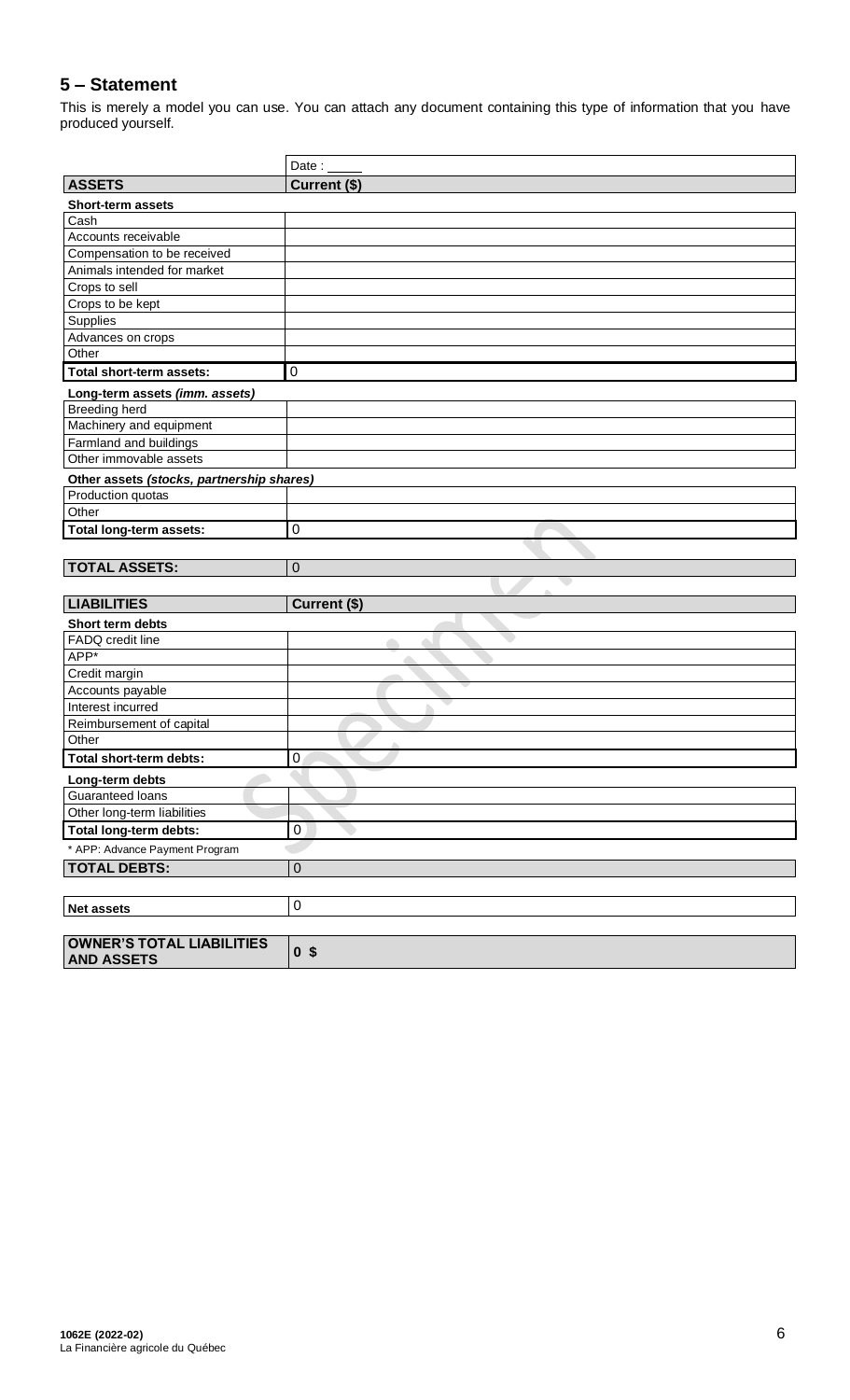# **6 – Description of Investments**

Itemize your projected investment needs for the next five years.

| Description of investments required to reach target<br>objectives |                |              | Plan starting in (year)            |                      |             |
|-------------------------------------------------------------------|----------------|--------------|------------------------------------|----------------------|-------------|
|                                                                   |                |              | <b>Cost of investments planned</b> |                      |             |
|                                                                   | Year 1         | Year 2       | Year 3                             | Year 4               | Year 5      |
| Land (lot number + total area + area cultivated)                  |                |              |                                    |                      |             |
|                                                                   |                |              |                                    |                      |             |
|                                                                   |                |              |                                    |                      |             |
|                                                                   |                |              |                                    |                      |             |
|                                                                   |                |              |                                    |                      |             |
| Subtotal:                                                         | $\mathbf 0$    | 0            | 0                                  | $\mathbf 0$          | 0           |
| Building to construct or renovate (type + size)                   |                |              |                                    |                      |             |
|                                                                   |                |              |                                    |                      |             |
|                                                                   |                |              |                                    |                      |             |
|                                                                   |                |              |                                    |                      |             |
|                                                                   |                |              |                                    |                      |             |
| Subtotal:                                                         | 0              | $\Omega$     | $\mathbf 0$                        | $\overline{0}$       |             |
| Animals (type + number)                                           |                |              |                                    |                      | 0           |
|                                                                   |                |              |                                    |                      |             |
|                                                                   |                |              |                                    |                      |             |
|                                                                   |                |              |                                    |                      |             |
|                                                                   |                |              |                                    |                      |             |
|                                                                   |                |              |                                    |                      |             |
| Subtotal:                                                         | $\overline{0}$ | <sub>0</sub> | 0                                  | $\mathbf 0$          | 0           |
| Machinery and equipment (type + model)                            | ÷              |              |                                    |                      |             |
|                                                                   |                |              |                                    |                      |             |
|                                                                   |                |              |                                    |                      |             |
|                                                                   |                |              |                                    |                      |             |
|                                                                   |                |              |                                    |                      |             |
| Subtotal:                                                         | $\mathbf 0$    | 0            | 0                                  | $\mathbf 0$          | $\mathbf 0$ |
| Quota                                                             |                |              |                                    |                      |             |
|                                                                   |                |              |                                    |                      |             |
|                                                                   |                |              |                                    |                      |             |
|                                                                   |                |              |                                    |                      |             |
| Subtotal :                                                        | $\mathbf 0$    | 0            | $\mathbf 0$                        | $\mathbf 0$          | $\mathbf 0$ |
| Other (consolidations, redemptions of shares, etc.)               |                |              |                                    |                      |             |
|                                                                   |                |              |                                    |                      |             |
|                                                                   |                |              |                                    |                      |             |
|                                                                   |                |              |                                    |                      |             |
| Subtotal:                                                         | 0              | 0            | 0                                  | $\overline{0}$       | $\mathbf 0$ |
|                                                                   |                |              |                                    |                      |             |
| Total investments of each year                                    | 0\$            | 0\$          | $0$ \$                             | 0\$                  | $0$ \$      |
| Total accumulated investments:                                    |                |              |                                    | $\underline{0}$ (\$) |             |